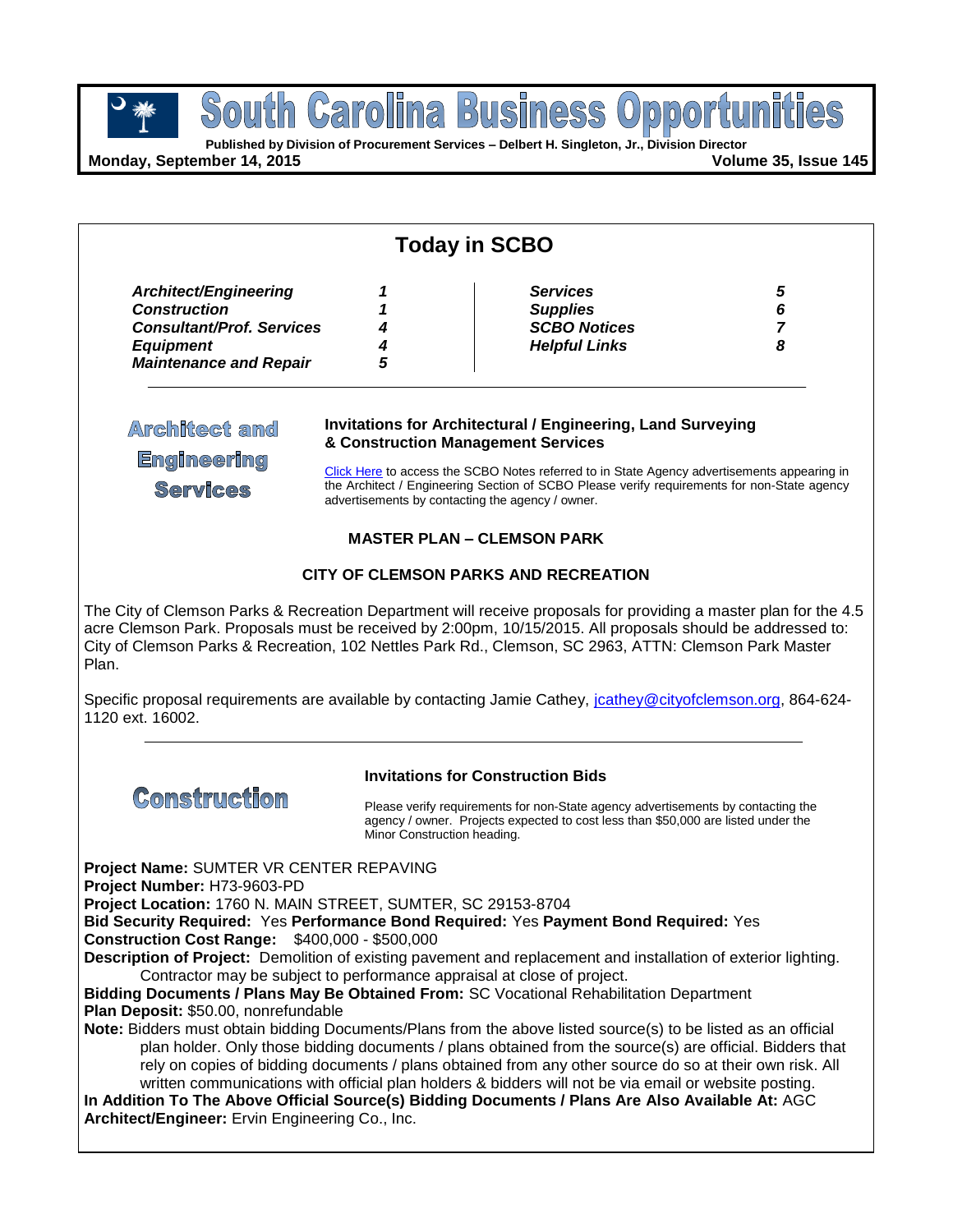#### **Monday, September 14, 2015 2 Volume 35, Issue 145**

**A/E Contact:** Bill Ervin **A/E Address:** 341 W. Evans Street / PO Box 3, 29503 , Florence, SC 29501 **A/E E-mail:** [wce@ervinengineering.com](mailto:wce@ervinengineering.com) **A/E Telephone:** 843-662-4941 **A/E Fax:** 843-662-7148 **Note:** All questions & correspondence concerning this Invitation to Bid shall be addressed to the A/E. **Agency/Owner:** South Carolina Vocational Rehabilitation Department **Name & Title of Agency Coordinator:** Wes Stokes **Address:** 1410 Boston Avenue / PO Box 15, West Columbia, SC 29170 / 29171 **E-mail:** [Wstokes@SCVRD.STATE.SC.US](mailto:Wstokes@SCVRD.STATE.SC.US) **Telephone:** 803-896-6839 **Fax:** 803-896-6538 **Pre-Bid Conf./Site Visit:** Yes, non-mandatory **Pre-Bid Date/Time:** 9/30/2015 10:00am **Place:** Sumter VRC, 1760 N. Main St., Sumter, SC **Bid Closing Date/Time:** 10/20/2015 2:45pm **Place:** SCVRD State Office Bldg. 1410 Boston Ave., West Columbia, SC 29170, First Floor Conference Room **Hand Deliver Bids To:** Wes Stokes, South Carolina Vocational Rehabilitation Department, State Office Bldg., 1410 Boston Ave., W. Columbia, SC 29170 **Mail Bids To:** Wes Stokes, South Carolina Vocational Rehabilitation Department, PO Box 15, West Columbia, SC 29171

### **CHARLESTON COUNTY CTC 2015 RESURFACING PROJECT**

**IFB Number:** 5007-16C

**Project Location:** Various locations throughout Charleston County **Project Description:** Resurfacing of approximately 21 miles of local (non-state) roadways. **Construction Cost Range:** \$2,500,000 - \$5,000,000 **Estimated Quantities of Interest:** 26,743 tons of Asphalt, 10,327 SY of Full Depth Asphalt Patching, 4,690 LFT of Curb & Gutter Replacement, 1080 SY of sidewalk replacement and 11,953 LFT of Thermoplastic Markings **Duration:** 270 days **Estimated Start Date:** Negotiable, estimated on or before 12/1/2015 **Bid Opening Date:** 10/15/2015

Free Bidding Documents and Plans Available at

[http://www.charlestoncounty.org/departments/procurement/current-bids.php.](http://www.charlestoncounty.org/departments/procurement/current-bids.php) For more information on this project, please contact Wendy Curtis, Buyer, at 958-4756 or via email at [wcurtis@charlestoncounty.org.](mailto:wcurtis@charlestoncounty.org)

### **PARK WEST BLVD AT RECREATION CENTER DRIVEWAY INTERSECTION IMPROVEMENTS**

**IFB Number:** 5005-16C **Project Location:** Town of Mt. Pleasant **Project Description:** Construct a dedicated 200' left turn lane on Park West Blvd (northbound) and associated drainage system modifications (swales, catch basins, pipes, and curb & gutter) **Construction Cost Range:** \$75k to \$150k **Estimated Quantities of Interest:** 86 tons of asphalt, 608 feet of concrete curb and gutter, 354 feet of concrete pipe, 4 catch basins **Duration:** 90 calendar days **Estimated Start Date:** Negotiable, estimated on or before November, 2015 **Bid Opening Date:** 10/7/2015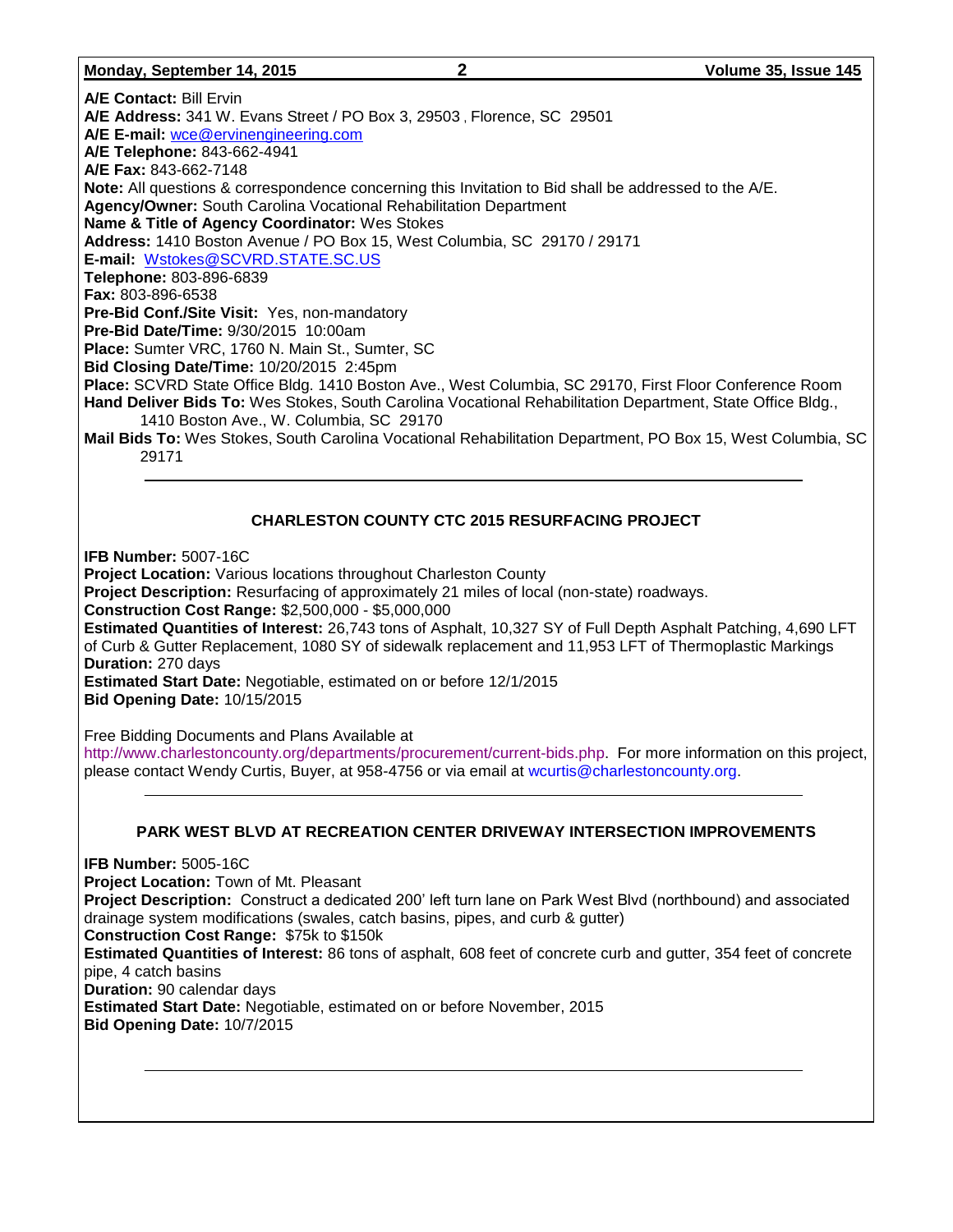### **FREEDOM PARK SHELTER/RESTROOMS**

### **CITY OF CHARLESTON -- CP1522C**

The City of Charleston Department of Parks is soliciting bids from interested contractors regarding a shelter/restroom building at Freedom Park on Daniel Island. Bidders shall be qualified general contractors with five years' experience in building construction. General scope of work includes 650sf of covered outdoor space and 250sf of restroom space with a lift station. Bidding documents will be available after 2:00pm on 9/30/2015 from A&E Digital Printing at 517 King Street, Charleston, SC 29403 at the contractor's expense. Non-mandatory prebid meetings will be held on-site at 2:00pm on 10/7/2015 and 10/14/2015 at 985 Barfield Street, Charleston, SC 29492. Bids will be due at 2:00pm on 10/28/2015 at 823 Meeting Street, Charleston, SC 29403. A public bid opening will also commence at that same time, date, and location. Interested parties should contact Josh Bagwell AIA, at *jbagwell@schmittwalker.com*, for more information.

### **CP1303C – MUNICIPAL GOLF COURSE HVAC REPLACEMENT**

BID SECURITY YES PERFORMANCE BOND YES PAYMENT BOND YES

CONSTRUCTION COST RANGE \$200,000 - \$250,000

DESCRIPTION OF PROJECT: Project consists of the demolition of existing Clubhouse / Office HVAC equipment and ductwork, installation of new ductwork and VRF HVAC equipment, new kitchen exhaust system, spray foam insulation, new ceiling finishes, and related trades.

A/E NAME: RMF Engineering, Inc. A/E CONTACT: Seth Spangler, PE

ADDRESS: 194 Seven Farms Drive, Ste. G PHONE: 843-971-9639 CITY: Charleston STATE: SC ZIP: 29492 E-MAIL: [seth.spangler@rmf.com](mailto:seth.spangler@rmf.com)

PLANS AVAILABLE on or after 9/17/2015.

PLANS ON FILE AT: Department of Parks, 823 Meeting Street, Charleston SC 29403

PLANS MAY BE OBTAINED FROM: Planwell Public Plan Room hosted by A & E Digital Printing (anedigital.com); 517 King Street; Charleston, SC 29403; 843-853-5066. Place orders in advance.

PRE-BID CONFERENCE? YES MANDATORY ATTENDANCE? YES

CONFERENCE DATE: 9/29/2015 TIME: 2:00pm LOCATION: On site (Charleston Municipal Golf Course)

BID OPENING DATE: 10/15/2015 TIME: 2:00pm LOCATION: 2<sup>nd</sup> Floor, 823 Meeting Street, Charleston, SC 29403

BID DELIVERY ADDRESS: 823 MEETING STREET, CHARLESTON, SC 29403

PROJECT MANAGER: Matthew M. Compton, RLA PHONE: 843-973-7210 FAX: 843-724-7300 EMAIL: [ComptonM@charleston-sc.gov.](mailto:ComptonM@charleston-sc.gov)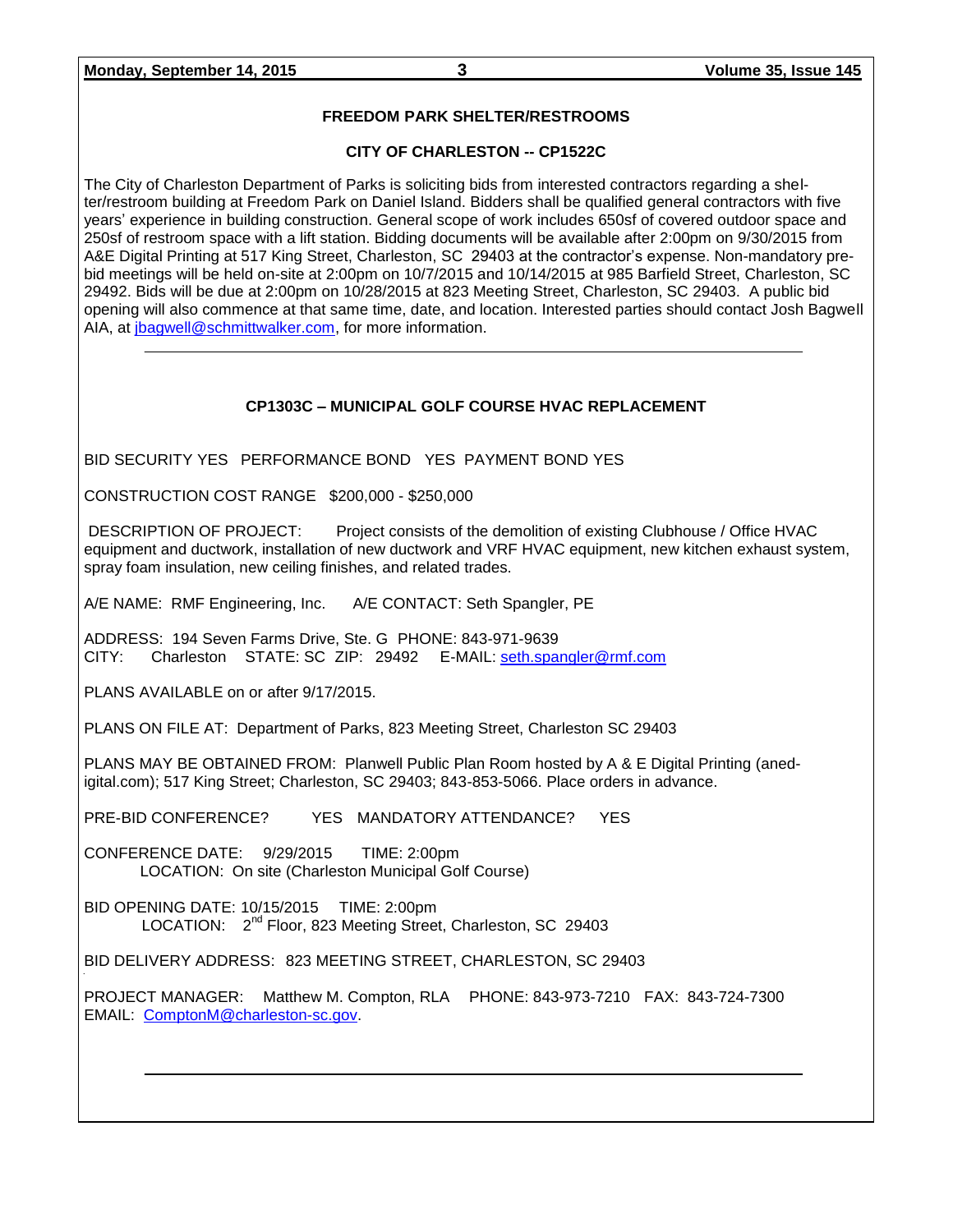### **Monday, September 14, 2015 4 Volume 35, Issue 145**

# **Consultant / Professional Services**

The County of Greenville in association with the Greenville-Pickens Area Transportation Study (GPATS), Metropolitan Planning Organization (MPO) for the Greenville and Mauldin-Simpsonville Urbanized Areas (UZAs), and designated Transportation Management Area (TMA), is requesting sealed proposals to complete the required 10 year Long-Range Transportation Plan (LRTP), in accordance with Federal Regulations.

The solicitation can be obtained from Greenville County's website, [www.greenvillecounty.org/Purchasing\\_Dept,](http://www.greenvillecounty.org/Purchasing_Dept) or by calling the Procurement Services Division at 864-467-7200.

The responses will be received at Greenville County Procurement Services, 301 University Ridge, Suite 100, Greenville, SC 29601 by 3:00pm on 11/10/2015, then publicly opened. Please mark your envelope to read "RFP# 23-11/10/15."

All questions concerning this RFP are to be submitted in writing to Nadine Chasteen, CPPO, CPPB, Procurement Services Division, County of Greenville, 301 University Ridge, Suite 100, Greenville, SC 29601. The questions may be mailed to 301 University Ridge, Suite 100, Greenville, SC 219601, faxed to 864-467-7304, or emailed to [nchasteen@greenvillecounty.org](mailto:nchasteen@greenvillecounty.org) no later than 5:00pm on 9/25/2015.

### **CONSULTING ARBORISTS SERVICES - RFP**

Description: Dorchester County is requesting proposals from qualified firms to provide Arboricultural Consulting Support Services for the county. Services requested include providing on-call review arborist services to support the development review function of Planning and Zoning Division.

Bid Notice Number: 2016-1865-3309-01 Closing Date/Time: 10/6/2015 at 4:00pm

Place: Dorchester County Purchasing Department, 201 Johnston Street, St. George, SC 29477, S.G. Stephens, Jr., CPPO, Procurement Director

Specifications/Bid Package: Please go on-line to bids.dorchestercounty.net; complete the vendor registration process; confirm registration; log-in; and download the complete project package. All questions are to be posted on the procurement module.

Vendor Registration: [http://bids.dorchestercounty.net](http://bids.dorchestercounty.net/) Commodity Code: 918-60

E-Mail: [sstephensjr@dorchestercounty.net](mailto:sstephensjr@dorchestercounty.net)

Project Contact: Sharon Sharpe, Planning and Zoning, 843-832-0017

Deadline for written questions on the procurement website is 5:00pm on 9/29/2015.

# Equipment

**Description:** STEEL AND CONCRETE STRAIN POLES RE-BID **Solicitation Number:** 5400010202 **Submit Offer By:** 09/29/2015 2:30pm **Purchasing Agency:** SCDOT Procurement Office 955 Park Street Room 101 Columbia, SC 29201-3959 **Buyer:** EMMETT KIRWAN **Email:** [KirwanEI@scdot.org](mailto:KirwanEI@scdot.org) **Download Solicitation From:**  <http://webprod.cio.sc.gov/SCSolicitationWeb/solicitationAttachment.do?solicitnumber=5400010202>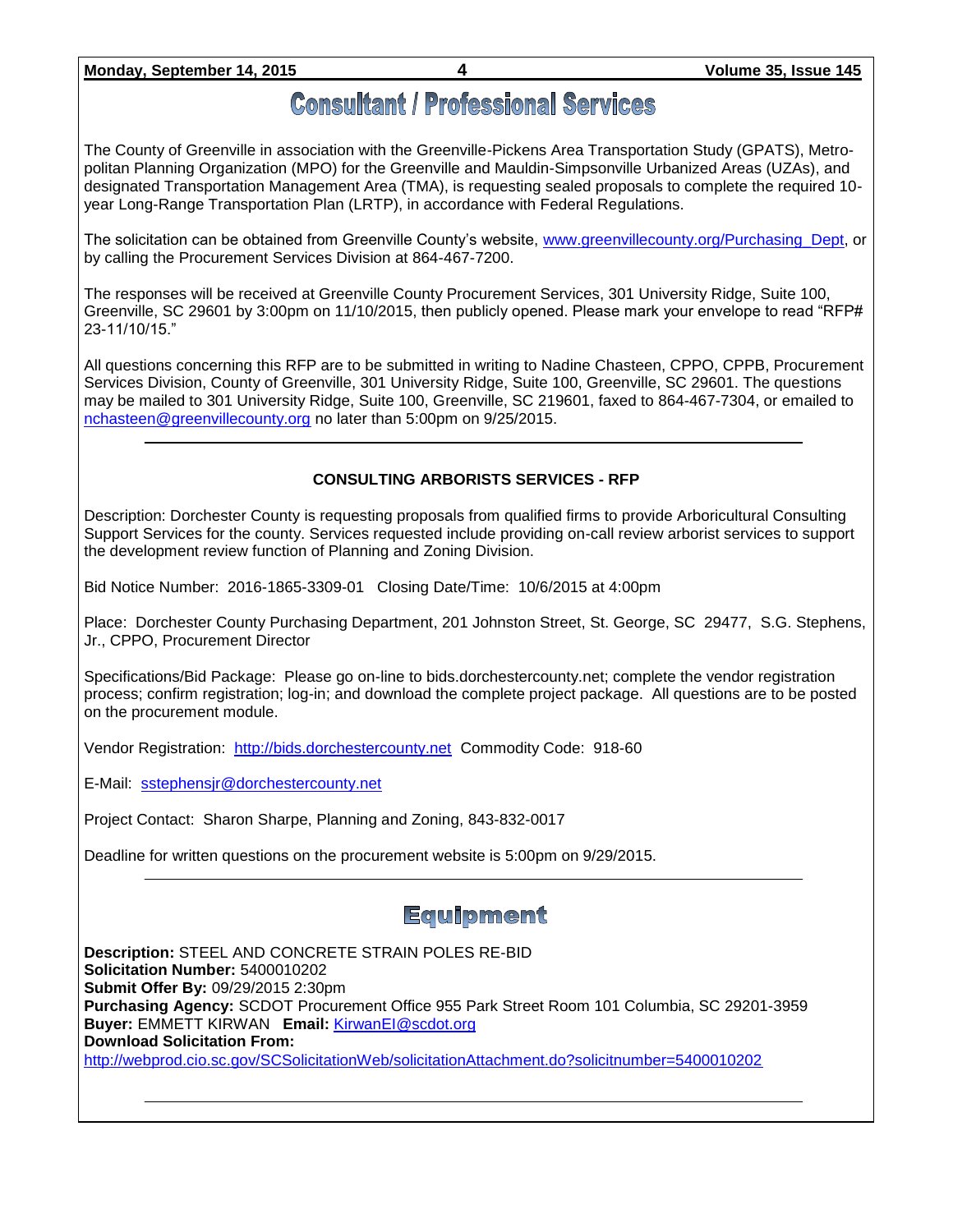### **Monday, September 14, 2015 5 Volume 35, Issue 145**

### **Maintenance and Repair**

### **CITY OF SPARTANBURG -- FOUNTAIN MAINTENANCE**

The City of Spartanburg is seeking proposals from vendors to provide a yearly contact for fountain maintenance at the following locations: Reidville Circle, North Church Street, Saint John Street, Kennedy Street, and Morgan Square. Proposal No. 1516-09-29-02.

The City of Spartanburg, hereby, notifies all proposers that it will affirmatively ensure that all disadvantaged and women's business enterprises will be afforded full opportunity to submit proposals in response to this invitation and will not be discriminated against on the grounds of gender, race, color, or national origin in consideration for an award.

The City of Spartanburg reserves the right to reject any or all proposals or to waive any informality in the qualifications process. Proposals may be held by the City of Spartanburg for a period not to exceed sixty (60) days from the date of the opening of Proposals for the purpose of reviewing the Proposals and investigating the qualifications of prospective parties, prior to awarding of the Contract. The vendor that is awarded the proposal will be required to obtain a City of Spartanburg Business License.

There will be a pre-bid meeting on 9/22/2015 at 10:00am in the training room located in the basement of City Hall. A site shall follow.

Interested parties should contact the Procurement Office at 864-596-2049 to request a complete proposal package. Proposal details can also be obtained through the City's Procurement web page located at [www.cityofspartanburg.org,](http://www.cityofspartanburg.org/) and follow the link for Invitation for Bids.

Sealed Proposals shall be submitted to Mr. Carl Wright, Procurement and Property Manager, on or before 9/29/2015 at 3:00pm, City Hall, 145 West Broad Street, at which time they will be publicly opened and read aloud in the Training Room, same location.

Proposals can be hand delivered or mailed to the following address:

#### **City of Spartanburg PO Box 5107 145 West Broad Street Spartanburg, SC 29304 Attn.: Procurement and Property Division**

The following Proposal Number Must be placed on the outer envelope in order for the bid to be stamped in as accepted on time: Proposal No: 1516-09-29-02.

# Services

**Description:** FPB FOR HEARING OFFICERS-DHHS **Solicitation Number:** 5400010075 **Submit Offer By:** 04/12/2017 **Purchasing Agency:** Materials Management Office 1201 Main Street, Suite 600 Columbia, SC 29201 **Buyer:** SHELIA WILLIS **Email:** [swillis@mmo.sc.gov](mailto:swillis@mmo.sc.gov) **Download Solicitation From:**  <http://webprod.cio.sc.gov/SCSolicitationWeb/solicitationAttachment.do?solicitnumber=5400010075>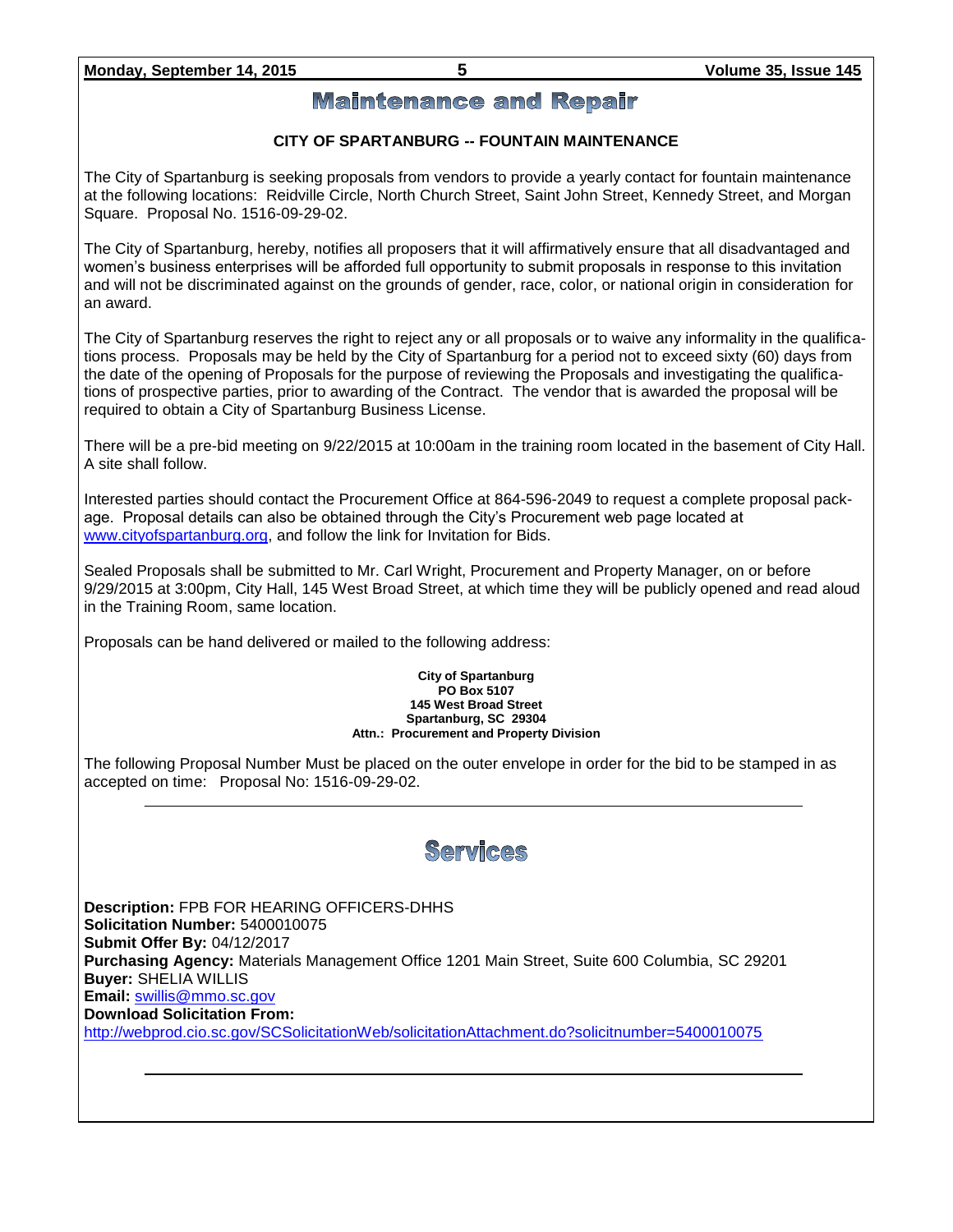### **Monday, September 14, 2015 6 Volume 35, Issue 145**

### **CITY OF SPARTANBURG – DEMOLITION PROJECTS**

The City of Spartanburg is requesting proposals to demolish three structures in the City of Spartanburg located at 192 Briarcliff Rd, 111 W. Victoria Rd, & 414 Brawley St. Spartanburg, SC. Proposal No: 1516-09-29-01

The City of Spartanburg, hereby, notifies all proposers that it will affirmatively ensure that all disadvantaged and women's business enterprises will be afforded full opportunity to submit proposals in response to this invitation and will not be discriminated against on the grounds of gender, race, color, or national origin in consideration for an award.

The City of Spartanburg reserves the right to reject any or all proposals or to waive any informality in the qualifications process. Proposals may be held by the City of Spartanburg for a period not to exceed sixty (60) days from the date of the opening of Proposals for the purpose of reviewing the Proposals and investigating the qualifications of prospective parties, prior to awarding of the Contract. The vendor that is awarded the proposal will be required to obtain a City of Spartanburg Business License.

If you can't complete this work within 30 days of assignment do not bid on this project.

Pre-Bid: 9/22/2015 at 9:00am starting at the site 192 Briarcliff Rd., then 111 W. Victoria Rd., and then to 414 Brawley St.

Please summit two (2) copies of your sealed proposals:

Sealed Bids Due 9/29/2015 no later than 3:00pm. Proposals must be submitted to Carl Wright, Procurement and Property Manager, City Hall 145 W. Broad Street, at which time they will be publicly opened and read aloud in the Training Room.

Technical question regarding the scope of services should be directed to Lynn Coggins, Construction Project Administrator, and City of Spartanburg at 864-596-2914.

Proposals can be hand delivered or mailed to the following address:

#### **City of Spartanburg PO Box 5107 145 W. Broad Street Spartanburg, SC 29304 Attn: Procurement and Property Division**

For further information and complete Proposal Package, please contact the Procurement and Property office at 864-596-2049. Complete proposal package also available at [www.cityofspartanburg.org](http://www.cityofspartanburg.org/) by following the links for Invitations for bids.

# **Supplies**

**Description:** UNIFORMS FOR SOUTH CAROLINA FORESTRY COMMISSION **Solicitation Number:** 5400010190 **Delivery Point:** Statewide Locations **Submit Offer By:** 10/14/2015 11:00am **Purchasing Agency:** SC Forestry Commission, 5500 Broad River Road, Columbia, SC 29212 **Buyer:** Melissa Fleming, 803-896-8836, [mfleming@scfc.gov](mailto:mfleming@scfc.gov) **Download Solicitation From:** <http://webprod.cio.sc.gov/SCSolicitationWeb/solicitationAttachment.do?solicitnumber=5400010190>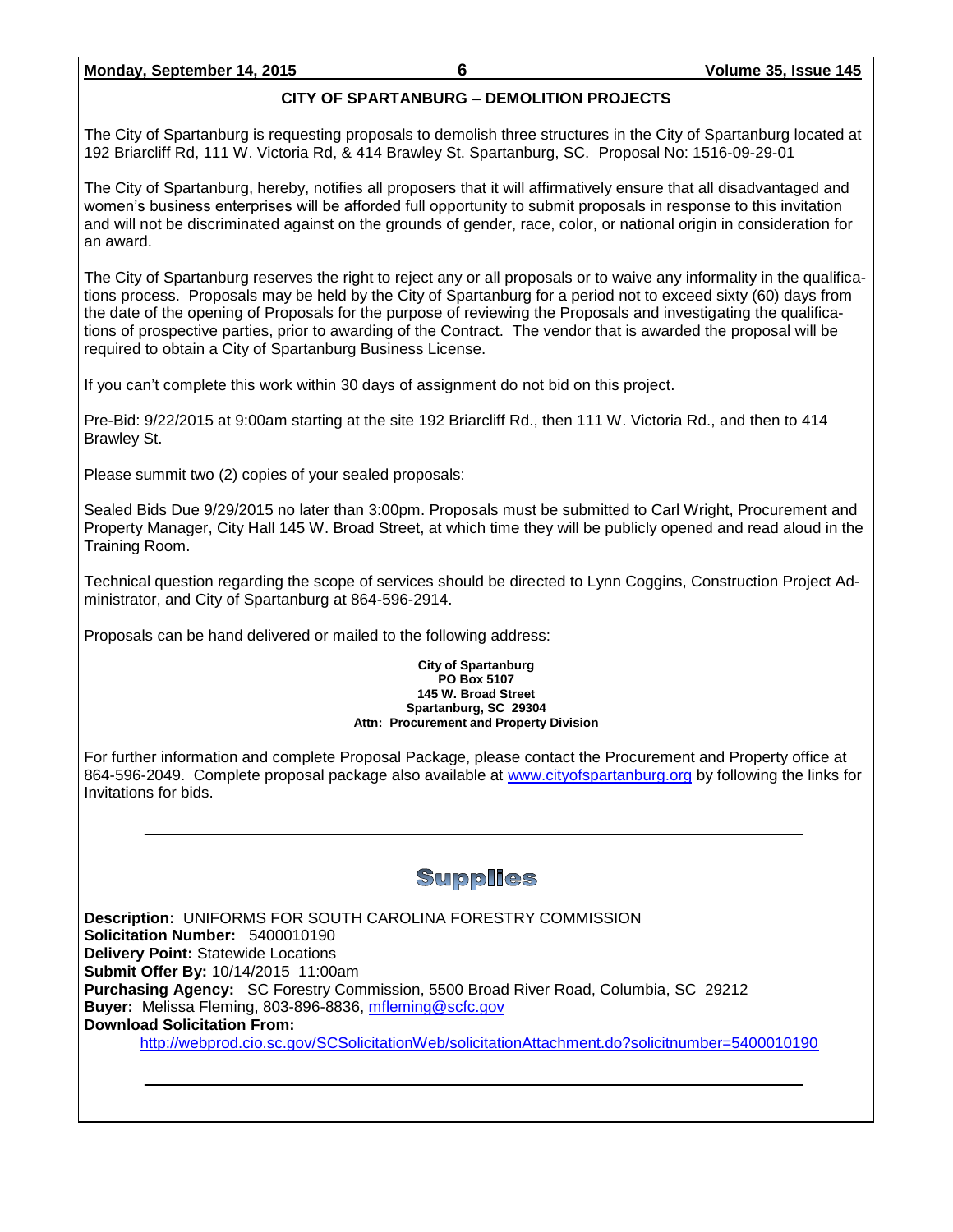| Monday, September 14, 2015                                                                                                                                                                                                                                                                                                                                                                                                                                                | 7                                                                                                                                                                                                     |                    | Volume 35, Issue 145 |  |  |
|---------------------------------------------------------------------------------------------------------------------------------------------------------------------------------------------------------------------------------------------------------------------------------------------------------------------------------------------------------------------------------------------------------------------------------------------------------------------------|-------------------------------------------------------------------------------------------------------------------------------------------------------------------------------------------------------|--------------------|----------------------|--|--|
| <b>Description: POTASH AND BLENDER FERTILIZER</b><br>Solicitation Number: 5400010241<br>Submit Offer By: 09/22/2015 10:00am<br>Purchasing Agency: SC Department of Corrections 4420 Broad River Road Columbia, SC 29210<br><b>Buyer: ANDREA BOWMAN</b><br><b>Email: bowman.andy@doc.state.sc.us</b><br><b>Phone: 803-737-1484</b><br><b>Download Solicitation From:</b><br>http://webprod.cio.sc.gov/SCSolicitationWeb/solicitationAttachment.do?solicitnumber=5400010241 |                                                                                                                                                                                                       |                    |                      |  |  |
| <b>MARION COUNTY - LIMESTONE BASE</b>                                                                                                                                                                                                                                                                                                                                                                                                                                     |                                                                                                                                                                                                       |                    |                      |  |  |
| <b>BID DUE DATE/TIME:</b>                                                                                                                                                                                                                                                                                                                                                                                                                                                 | 9/18/2015 at 10:00am                                                                                                                                                                                  | <b>BID NUMBER:</b> | 2015-06              |  |  |
| POINT OF RECEIPT:                                                                                                                                                                                                                                                                                                                                                                                                                                                         | <b>Personnel &amp; Purchasing Department</b><br>Attn: Katherine Bell<br><b>Personnel Director</b><br><b>Marion County Administration Offices</b><br>1305 North Main Street<br><b>Marion, SC 29571</b> |                    |                      |  |  |
| Marion County will be accepting bids from vendors for the purchase of approximately 12,000 tons of structural fill                                                                                                                                                                                                                                                                                                                                                        |                                                                                                                                                                                                       |                    |                      |  |  |

of limestone base for county roads. Specifications and bid requirements are located on our website [www.marionsc.org](http://www.marionsc.org/) under Online Bids.

Bids will be received in the office of the Personnel Director, 1305 North Main Street, Marion, S.C. 29571 until 10:00am on 9/18/2015. All inquiries to this bid must be addressed to Jimmy Brown, Public Works Department via email: [jbrown@marionsc.org.](mailto:jbrown@marionsc.org) Contact with other departments or County representatives without permission of the Personnel Director may render your proposal void.

Bids will be opened on 9/18/2015 at 10:00am and their contents will be made public for the information of bidders and others properly interested. Any bid received later than the specified time will not be accepted/considered.

Bids must be submitted in a sealed envelope and clearly marked on the outside with the name of the project.

# SCBO NOTICES

### *DID YOU KNOW…?*

South Carolina Business Opportunities (SCBO) is a daily publication that lists proposed procurements involving goods, services, information technology and construction. According to the South Carolina State Procurement Code, solicitations by South Carolina State Government Agencies that are worth at or above \$10,000 in estimated or actual value must appear in SCBO. Other governmental entities, such as cities, counties and school districts can voluntarily advertise in SCBO. Private entities, such as construction companies (including CM-Rs), are not permitted to advertise in SCBO.

### **JOB OPPORTUNITIES AT SFAA**

The State Fiscal Accountability Authority's procurement division is looking for experienced professionals Please read more about these opportunities below:

[Click Here for Job Opportunities with the Division of Procurement Services](http://procurement.sc.gov/webfiles/MMO_scbo/SCBO%20Online/SFAA_job_opportunities.pdf)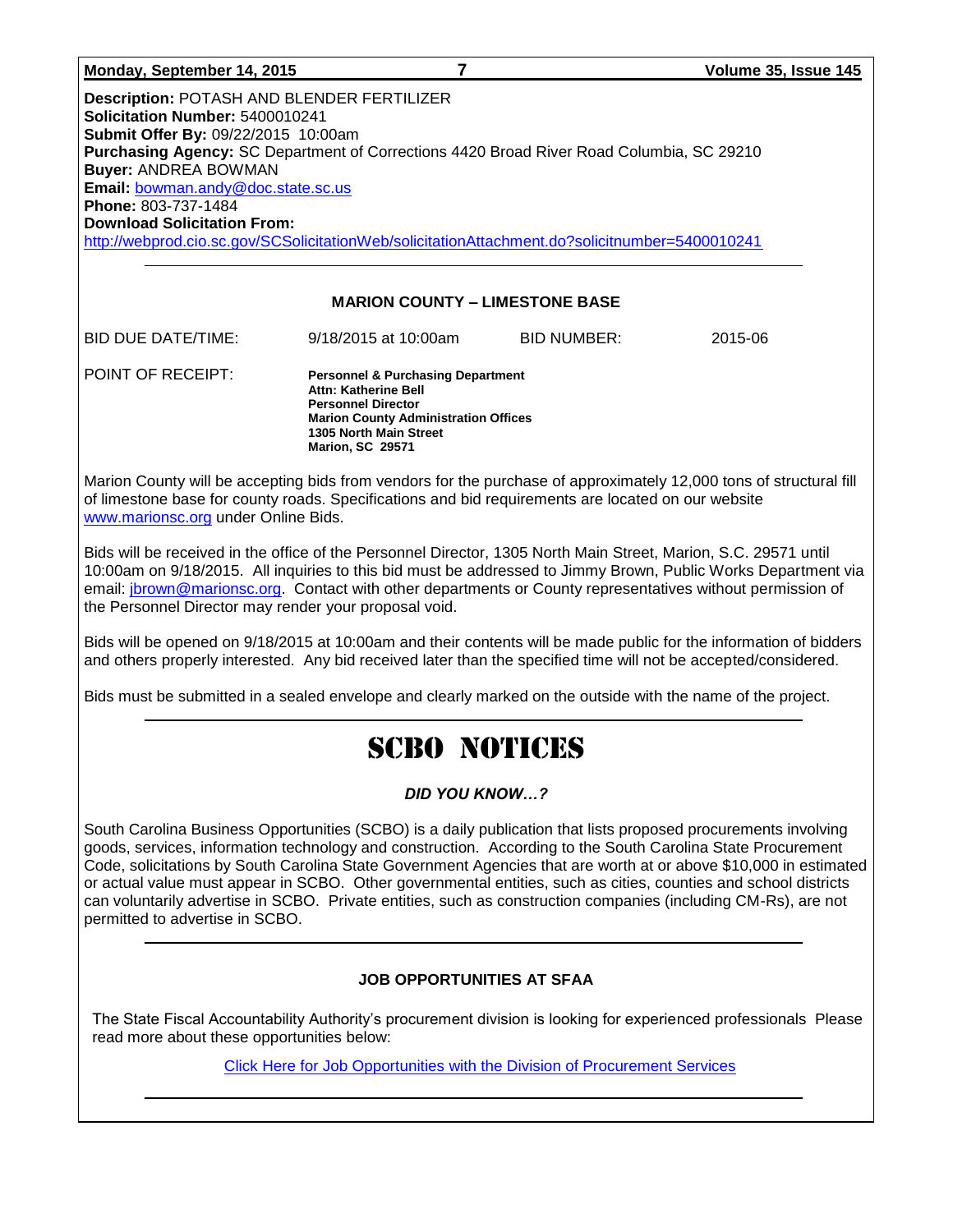### **VENDORS, DON'T NEGLECT TO CHECK THE STATE'S FIXED PRICE BIDS**

If authorized by the original solicitation, the State may use "competitive fixed price bidding" to create procurements with an open response date. These fixed price bids are advertised in SCBO once, but the solicitation may provide for bids to be accepted continuously or periodically during the contract term. The links below take you to a listing of all open solicitations conducted by the central purchasing office using the competitive fixed pricing bidding rules.

> Fixed Price Bids - [Information Technology](http://www.mmo.sc.gov/PS/vendor/PS-vendor-fixed-price-bids-it.phtm) (Open Response Date) Fixed Price Bids - [Supplies & Services](http://www.mmo.sc.gov/PS/vendor/PS-vendor-fixed-price-bids-ss.phtm) (Open Response Date)

### **INSPECTOR GENERAL'S FRAUD HOTLINE**

(State Agency fraud only)

1-855-723-7283 / [http://oig.sc.gov](http://oig.sc.gov/)

### **COMMENTS?**

The Division of Procurement Services encourages you to make your comments via the following methods: Customer Comment System:<http://www.mmo.sc.gov/PS/ccs/MMO-ccs-index.phtm> Telephone 803-737-0600

# **Helpful Links**

To sign up for an RSS feed for SCBO: [http://procurement.sc.gov/PS/general/scbo/scbo-rss.php.](http://procurement.sc.gov/PS/general/scbo/scbo-rss.php).

For information about SCBO: <http://procurement.sc.gov/PS/general/scbo/PS-scbo-index.phtm>

For links to purchasing website across South Carolina: <http://www.mmo.sc.gov/PS/vendor/PS-vendor-other-sol.phtm>

For vendor information: <http://procurement.sc.gov/PS/vendor/PS-vendor-new.phtm>

For vendor registration: <http://procurement.sc.gov/PS/vendor/PS-vendor-registration.phtm>

> Division of Procurement Services homepage: <http://procurement.sc.gov/PS/PS-index.phtm>